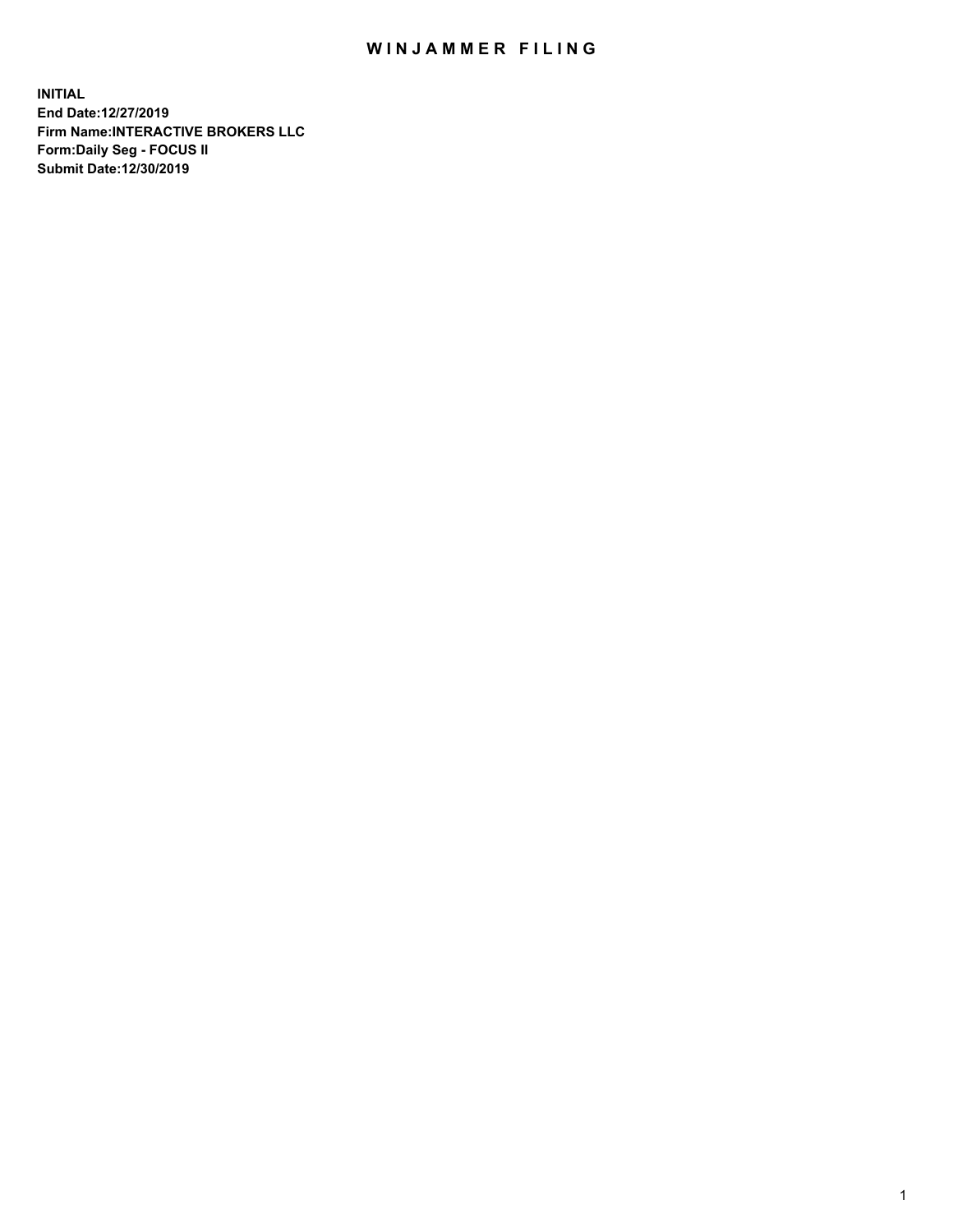**INITIAL End Date:12/27/2019 Firm Name:INTERACTIVE BROKERS LLC Form:Daily Seg - FOCUS II Submit Date:12/30/2019 Daily Segregation - Cover Page**

| Name of Company                                                                                                                                                                                                                                                                                                                | <b>INTERACTIVE BROKERS LLC</b>                                                                 |
|--------------------------------------------------------------------------------------------------------------------------------------------------------------------------------------------------------------------------------------------------------------------------------------------------------------------------------|------------------------------------------------------------------------------------------------|
| <b>Contact Name</b>                                                                                                                                                                                                                                                                                                            | James Menicucci                                                                                |
| <b>Contact Phone Number</b>                                                                                                                                                                                                                                                                                                    | 203-618-8085                                                                                   |
| <b>Contact Email Address</b>                                                                                                                                                                                                                                                                                                   | jmenicucci@interactivebrokers.c<br>om                                                          |
| FCM's Customer Segregated Funds Residual Interest Target (choose one):<br>a. Minimum dollar amount: : or<br>b. Minimum percentage of customer segregated funds required:% ; or<br>c. Dollar amount range between: and; or<br>d. Percentage range of customer segregated funds required between:% and%.                         | $\overline{\mathbf{0}}$<br>$\overline{\mathbf{0}}$<br>155,000,000 245,000,000<br>00            |
| FCM's Customer Secured Amount Funds Residual Interest Target (choose one):<br>a. Minimum dollar amount: ; or<br>b. Minimum percentage of customer secured funds required:%; or<br>c. Dollar amount range between: and; or<br>d. Percentage range of customer secured funds required between:% and%.                            | $\overline{\mathbf{0}}$<br>$\overline{\mathbf{0}}$<br>80,000,000 120,000,000<br>0 <sub>0</sub> |
| FCM's Cleared Swaps Customer Collateral Residual Interest Target (choose one):<br>a. Minimum dollar amount: ; or<br>b. Minimum percentage of cleared swaps customer collateral required:% ; or<br>c. Dollar amount range between: and; or<br>d. Percentage range of cleared swaps customer collateral required between:% and%. | $\frac{0}{0}$<br>0 <sub>0</sub><br>0 <sub>0</sub>                                              |

Attach supporting documents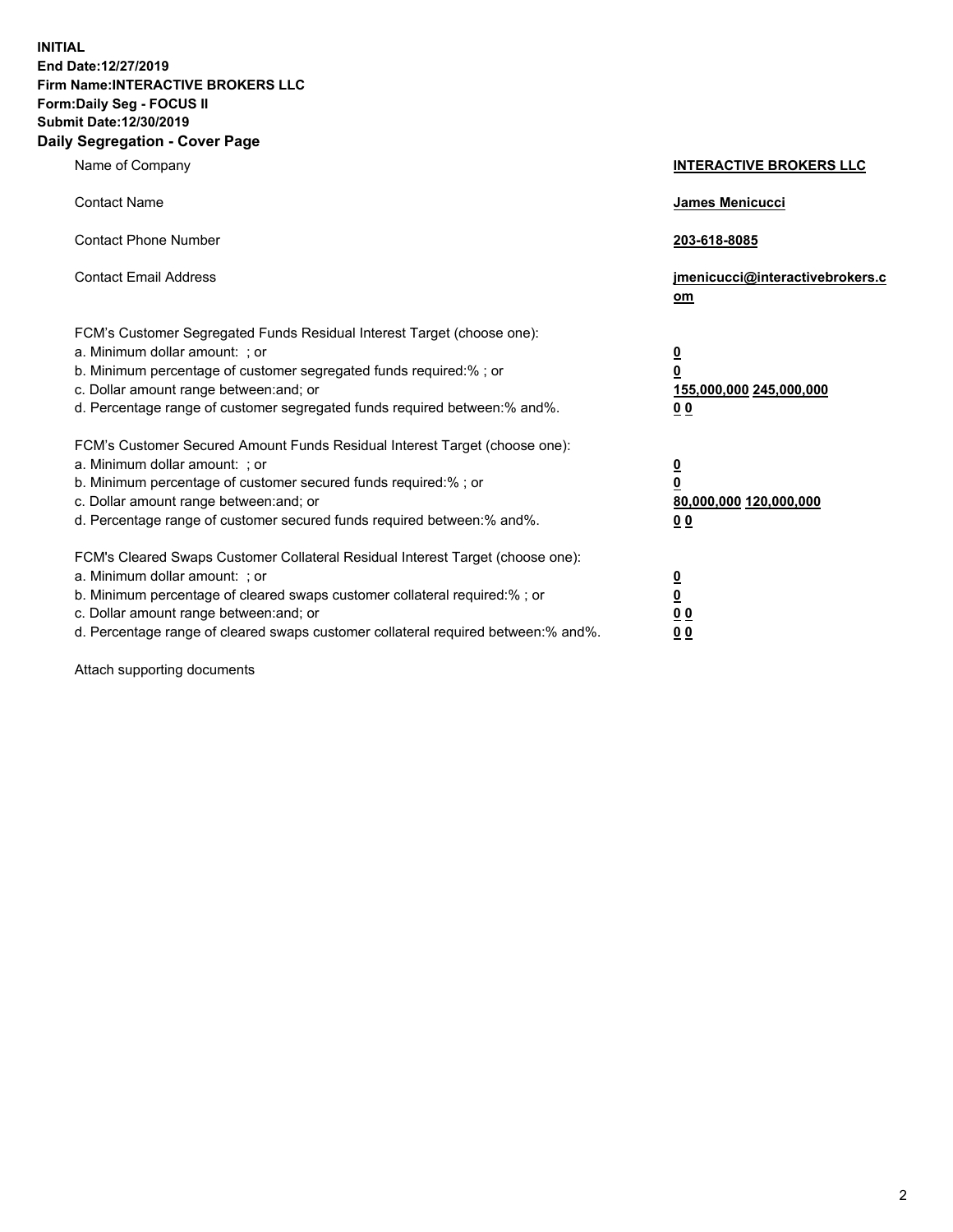## **INITIAL End Date:12/27/2019 Firm Name:INTERACTIVE BROKERS LLC Form:Daily Seg - FOCUS II Submit Date:12/30/2019 Daily Segregation - Secured Amounts**

|                | Daily Segregation - Secured Amounts                                                                  |                                   |
|----------------|------------------------------------------------------------------------------------------------------|-----------------------------------|
|                | Foreign Futures and Foreign Options Secured Amounts                                                  |                                   |
|                | Amount required to be set aside pursuant to law, rule or regulation of a foreign                     | $0$ [7305]                        |
|                | government or a rule of a self-regulatory organization authorized thereunder                         |                                   |
| $\mathbf{1}$ . | Net ledger balance - Foreign Futures and Foreign Option Trading - All Customers                      |                                   |
|                | A. Cash                                                                                              | 510,017,730 [7315]                |
|                | B. Securities (at market)                                                                            | $0$ [7317]                        |
| 2.             | Net unrealized profit (loss) in open futures contracts traded on a foreign board of trade            | 6,091,410 [7325]                  |
| 3.             | Exchange traded options                                                                              |                                   |
|                | a. Market value of open option contracts purchased on a foreign board of trade                       | 157,670 [7335]                    |
|                | b. Market value of open contracts granted (sold) on a foreign board of trade                         | -246,887 [7337]                   |
| 4.             | Net equity (deficit) (add lines 1. 2. and 3.)                                                        | 516,019,923 [7345]                |
| 5.             | Account liquidating to a deficit and account with a debit balances - gross amount                    | 3,464 [7351]                      |
|                | Less: amount offset by customer owned securities                                                     | 0 [7352] 3,464 [7354]             |
| 6.             | Amount required to be set aside as the secured amount - Net Liquidating Equity                       | 516,023,387 [7355]                |
|                | Method (add lines 4 and 5)                                                                           |                                   |
| 7.             | Greater of amount required to be set aside pursuant to foreign jurisdiction (above) or line          | 516,023,387 [7360]                |
|                | 6.                                                                                                   |                                   |
|                | FUNDS DEPOSITED IN SEPARATE REGULATION 30.7 ACCOUNTS                                                 |                                   |
| 1.             | Cash in banks                                                                                        |                                   |
|                | A. Banks located in the United States                                                                | 52,028,936 [7500]                 |
|                | B. Other banks qualified under Regulation 30.7                                                       | 0 [7520] 52,028,936 [7530]        |
| 2.             | <b>Securities</b>                                                                                    |                                   |
|                | A. In safekeeping with banks located in the United States                                            | 490,448,040 [7540]                |
|                | B. In safekeeping with other banks qualified under Regulation 30.7                                   | 0 [7560] 490,448,040 [7570]       |
| 3.             | Equities with registered futures commission merchants                                                |                                   |
|                | A. Cash                                                                                              | $0$ [7580]                        |
|                | <b>B.</b> Securities                                                                                 | $0$ [7590]                        |
|                | C. Unrealized gain (loss) on open futures contracts                                                  | $0$ [7600]                        |
|                | D. Value of long option contracts                                                                    | $0$ [7610]                        |
|                | E. Value of short option contracts                                                                   | 0 [7615] 0 [7620]                 |
| 4.             | Amounts held by clearing organizations of foreign boards of trade<br>A. Cash                         |                                   |
|                | <b>B.</b> Securities                                                                                 | $0$ [7640]                        |
|                |                                                                                                      | $0$ [7650]<br>$0$ [7660]          |
|                | C. Amount due to (from) clearing organization - daily variation<br>D. Value of long option contracts | $0$ [7670]                        |
|                | E. Value of short option contracts                                                                   | 0 [7675] 0 [7680]                 |
| 5.             | Amounts held by members of foreign boards of trade                                                   |                                   |
|                | A. Cash                                                                                              | 94,167,183 [7700]                 |
|                | <b>B.</b> Securities                                                                                 | $0$ [7710]                        |
|                | C. Unrealized gain (loss) on open futures contracts                                                  | 2,280,626 [7720]                  |
|                | D. Value of long option contracts                                                                    | 157,670 [7730]                    |
|                | E. Value of short option contracts                                                                   | -246,887 [7735] 96,358,592 [7740] |
| 6.             | Amounts with other depositories designated by a foreign board of trade                               | $0$ [7760]                        |
| 7.             | Segregated funds on hand                                                                             | $0$ [7765]                        |
| 8.             | Total funds in separate section 30.7 accounts                                                        | 638,835,568 [7770]                |
| 9.             | Excess (deficiency) Set Aside for Secured Amount (subtract line 7 Secured Statement                  | 122,812,181 [7380]                |
|                | Page 1 from Line 8)                                                                                  |                                   |
| 10.            | Management Target Amount for Excess funds in separate section 30.7 accounts                          | 80,000,000 [7780]                 |
| 11.            | Excess (deficiency) funds in separate 30.7 accounts over (under) Management Target                   | 42,812,181 [7785]                 |
|                |                                                                                                      |                                   |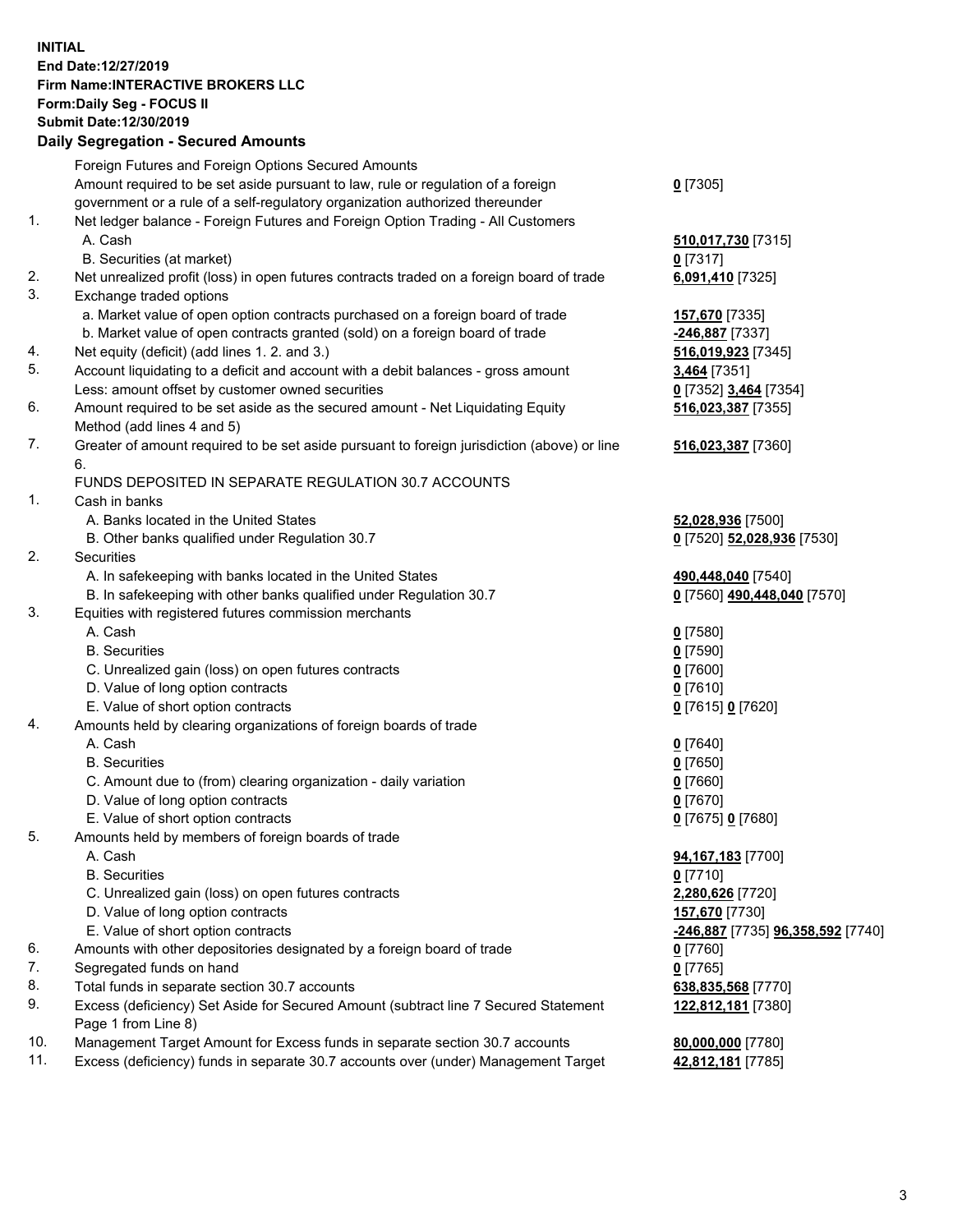**INITIAL End Date:12/27/2019 Firm Name:INTERACTIVE BROKERS LLC Form:Daily Seg - FOCUS II Submit Date:12/30/2019 Daily Segregation - Segregation Statement** SEGREGATION REQUIREMENTS(Section 4d(2) of the CEAct) 1. Net ledger balance A. Cash **4,071,089,090** [7010] B. Securities (at market) **0** [7020] 2. Net unrealized profit (loss) in open futures contracts traded on a contract market **84,193,146** [7030] 3. Exchange traded options A. Add market value of open option contracts purchased on a contract market **163,053,712** [7032] B. Deduct market value of open option contracts granted (sold) on a contract market **-186,979,796** [7033] 4. Net equity (deficit) (add lines 1, 2 and 3) **4,131,356,152** [7040] 5. Accounts liquidating to a deficit and accounts with debit balances - gross amount **958,795** [7045] Less: amount offset by customer securities **0** [7047] **958,795** [7050] 6. Amount required to be segregated (add lines 4 and 5) **4,132,314,947** [7060] FUNDS IN SEGREGATED ACCOUNTS 7. Deposited in segregated funds bank accounts A. Cash **1,042,850,832** [7070] B. Securities representing investments of customers' funds (at market) **1,999,810,755** [7080] C. Securities held for particular customers or option customers in lieu of cash (at market) **0** [7090] 8. Margins on deposit with derivatives clearing organizations of contract markets A. Cash **2,618,987** [7100] B. Securities representing investments of customers' funds (at market) **1,303,800,663** [7110] C. Securities held for particular customers or option customers in lieu of cash (at market) **0** [7120] 9. Net settlement from (to) derivatives clearing organizations of contract markets **6,156,001** [7130] 10. Exchange traded options A. Value of open long option contracts **162,639,633** [7132] B. Value of open short option contracts **-186,806,251** [7133] 11. Net equities with other FCMs A. Net liquidating equity **0** [7140] B. Securities representing investments of customers' funds (at market) **0** [7160] C. Securities held for particular customers or option customers in lieu of cash (at market) **0** [7170] 12. Segregated funds on hand **0** [7150] 13. Total amount in segregation (add lines 7 through 12) **4,331,070,620** [7180] 14. Excess (deficiency) funds in segregation (subtract line 6 from line 13) **198,755,673** [7190] 15. Management Target Amount for Excess funds in segregation **155,000,000** [7194] **43,755,673** [7198]

16. Excess (deficiency) funds in segregation over (under) Management Target Amount Excess